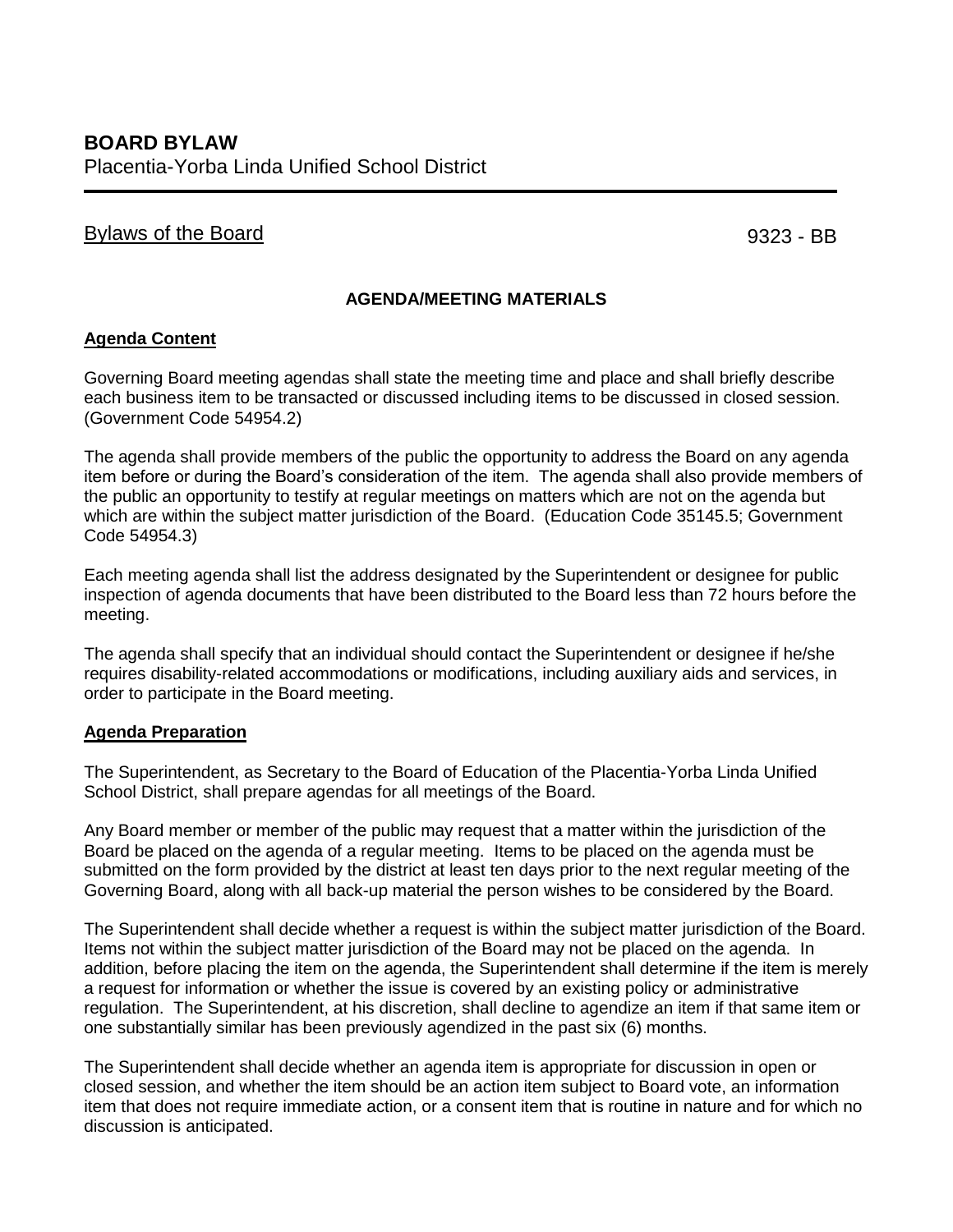Any Board action that involves borrowing \$100,000 or more shall be discussed, considered, and deliberated upon as a separate item of business on the meeting agenda. (Government Code 53635.7)

All public communications with the Board are subject to requirements of relevant Board policies and administrative regulations.

### **Consent Agenda/Calendar**

In order to promote efficient meetings, the Board may bundle a number of items and act upon them together by a single vote through the use of a consent agenda. Consent agenda items shall be items of a routine nature and items for which Board discussion is not anticipated and for which the Superintendent recommends approval.

When any Board member requests the removal of an item from the consent agenda, the item shall be removed and given individual consideration for action as a regular agenda item.

The agenda shall provide an opportunity for members of the public to comment on any consent agenda item that has not been previously considered. However, the agenda need not provide an opportunity for public comment when the consent agenda item has previously been considered at an open meeting of a committee comprised exclusively of all the Board members provided that members of the public were afforded an opportunity to comment on the item at that meeting, unless the item has been substantially changed since the committee considered it. (Government Code 54954.3)

### **Agenda Dissemination to Board Members**

At least three days before each regular meeting, each Board member shall be provided a copy of the agenda and agenda packet, including the Superintendent or designee's report; minutes to be approved; copies of communications; reports from committees, staff, citizens, and others; and other available documents pertinent to the meeting.

When special meetings are called, the Superintendent or designee shall make every effort to distribute the agenda and supporting materials to Board members as soon as possible before the meeting.

Board members shall review agenda materials before each meeting. Individual members may confer directly with the Superintendent or designees to ask questions and/or request additional information on agenda items. However, a majority of Board members shall not directly or through intermediaries or electronic means discuss, deliberate, or take action on any matter within the subject matter jurisdiction of the Board.

#### **Agenda Dissemination to Members of the Public**

The Superintendent or designee shall mail a copy of the agenda or a copy of all the documents constituting the agenda packet to any person who requests the items. The materials shall be mailed at the time the agenda is posted or upon distribution of the agenda to a majority of the Board, whichever comes first. (Government Code 54954.1)

If a document which relates to an open session agenda item of a regular Board meeting is distributed to the Board less than 72 hours prior to a meeting, the Superintendent or designee shall make the document available for public inspection at a designated location at the same time the document is distributed to all or a majority of the Board, provided the document is a public record under the Public Records Act. (Government Code 54957.5)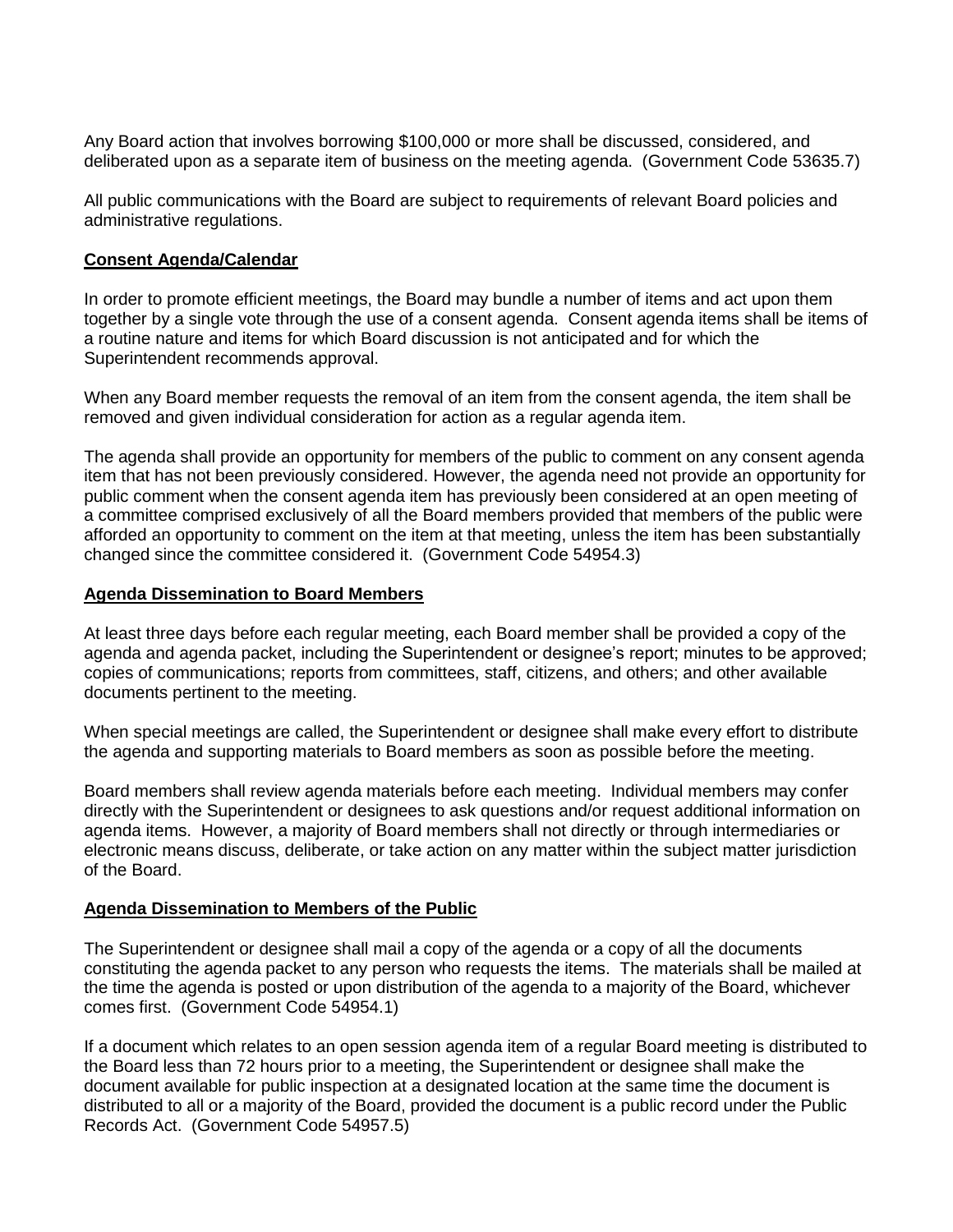Any document prepared by the district or Board and distributed during a public meeting shall be made available for public inspection at the meeting. Any document prepared by another person shall be made available for public inspection after the meeting. These requirements shall not apply to a document that is exempt from public disclosure under the Public Records Act. (Government Code 54957.5)

Upon request, the Superintendent or designee shall make the agenda, agenda packet, and/or any writings distributed at the meeting available in appropriate alternative formats to persons with a disability, as required by the Americans with Disabilities Act. (Government Code 54954.1)

Any request for mailed copies of agendas or agenda packets shall be in writing and shall be valid for the calendar year in which it is filed. Written requests must be renewed following January 1 of each year. (Government Code 54954.1)

Persons requesting mailing of the agenda or agenda packet shall pay an annual fee, as determined by the Superintendent or designee, not to exceed the cost of providing the service.

### **Order of Business**

The business of the meeting will normally be considered in the order in which it appears on the agenda except that the presiding officer, with the consensus of the other Board members, may, as a matter of discretion, vary the order or procedures in accordance with the Placentia-Yorba Linda Unified School District Board Bylaw 9325, *Meeting Conduct*.

## REGULAR MEETING ORDER OF BUSINESS

The regular order of business shall be as follows, and all items shall be printed on the agenda:

- 1. Call to Order
- 2. Closed Session
- 3. Pledge of Allegiance
- 4. Roll Call
- 5. Approval of Agenda
- 6. Approval of Minutes
- 7. Recognition/Presentations
- 8. Public Comment
- 9. Student Board Report
- 10. Superintendent's Report
- 11. Consent Calendar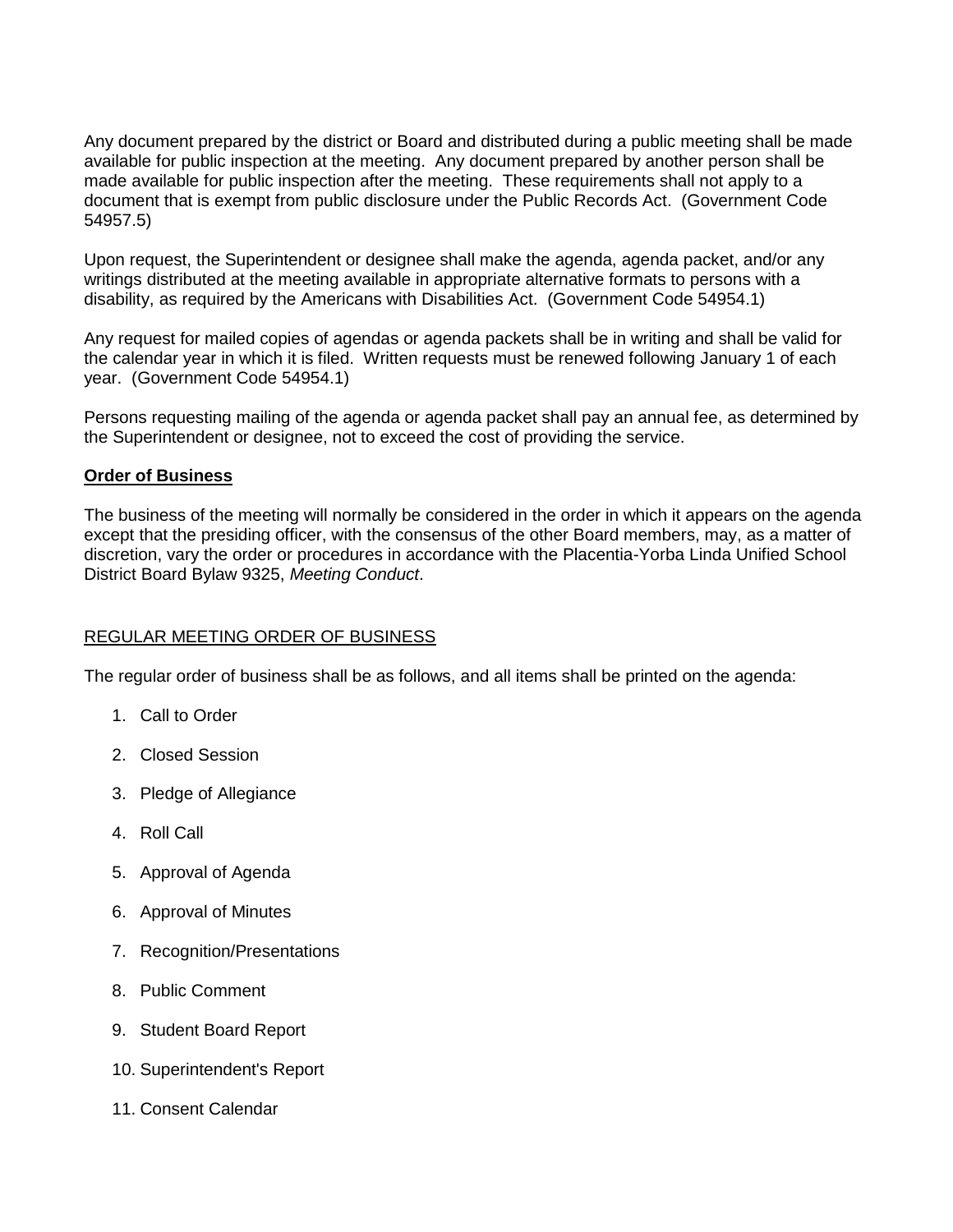- 12. General Functions
- 13. Facilities and Planning
- 14. Curriculum and Instruction/Pupil Personnel
- 15. Business and Financial
- 16. Personnel
- 17. Board Information
- 18. Communications and Board Report
- 19. Adjournment

### SPECIAL MEETINGS

Agenda items for special meetings shall include only those specified in the call for the meeting. The order of business shall be as follows and all items shall be printed on the agenda.

- 1. Call to Order
- 2. Closed Session
- 3. Pledge of Allegiance
- 4. Roll Call
- 5. Approval of Agenda
- 6. Subject of the Call statement thereof
- 7. Recognition/Presentations
- 8. Public Comment specific to subject of call
- 9. Superintendent's Report
- 10. Subject of the Call agenda item(s) in order and class per 11-16 of above listing of regular meeting order of business listed as required
- 11. Communications and Board Report
- 12. Adjournment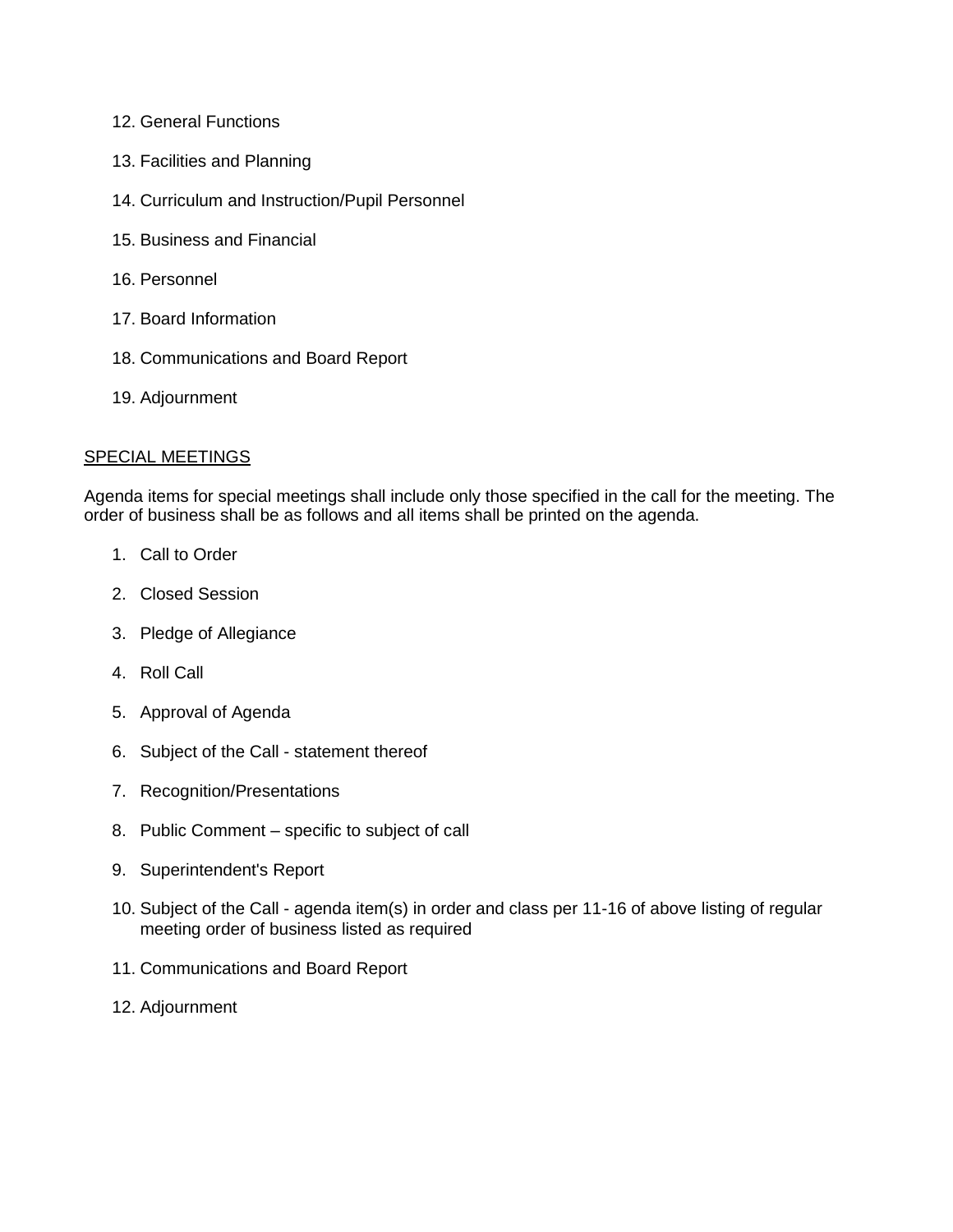# ADJOURNED MEETINGS

In the event of an adjourned meeting, the agenda will contain only those items which were not completed at the regular or special meeting which was adjourned. The order of business shall include Public Comment and the opportunity for Closed Session.

| <b>LEGAL REFERENCE:</b> | <b>Education Code</b>                 | Section 35144     |
|-------------------------|---------------------------------------|-------------------|
|                         |                                       | Section 35145     |
|                         |                                       | Section 35145.5   |
|                         | Government Code                       | Section 6250-6270 |
|                         |                                       | Section 53635.7   |
|                         |                                       | Section 54954.1   |
|                         |                                       | Section 54954.2   |
|                         |                                       | Section 54954.3   |
|                         |                                       | Section 54954.5   |
|                         |                                       | Section 54956.5   |
|                         |                                       | Section 54957.5   |
|                         |                                       | Section 54960.2   |
|                         | United States Code, Title 42          | 12101-12213       |
|                         | Code of Federal Regulations, Title 28 | 35.160            |
|                         |                                       | 36.303            |

| Bylaw adopted:        | 8/4/75  |
|-----------------------|---------|
| Bylaw revised:        | 3/6/78  |
| <b>Bylaw revised:</b> | 1/8/79  |
| <b>Bylaw revised:</b> | 4/13/81 |
| <b>Bylaw revised:</b> | 7/26/82 |
| Bylaw revised:        | 12/9/85 |